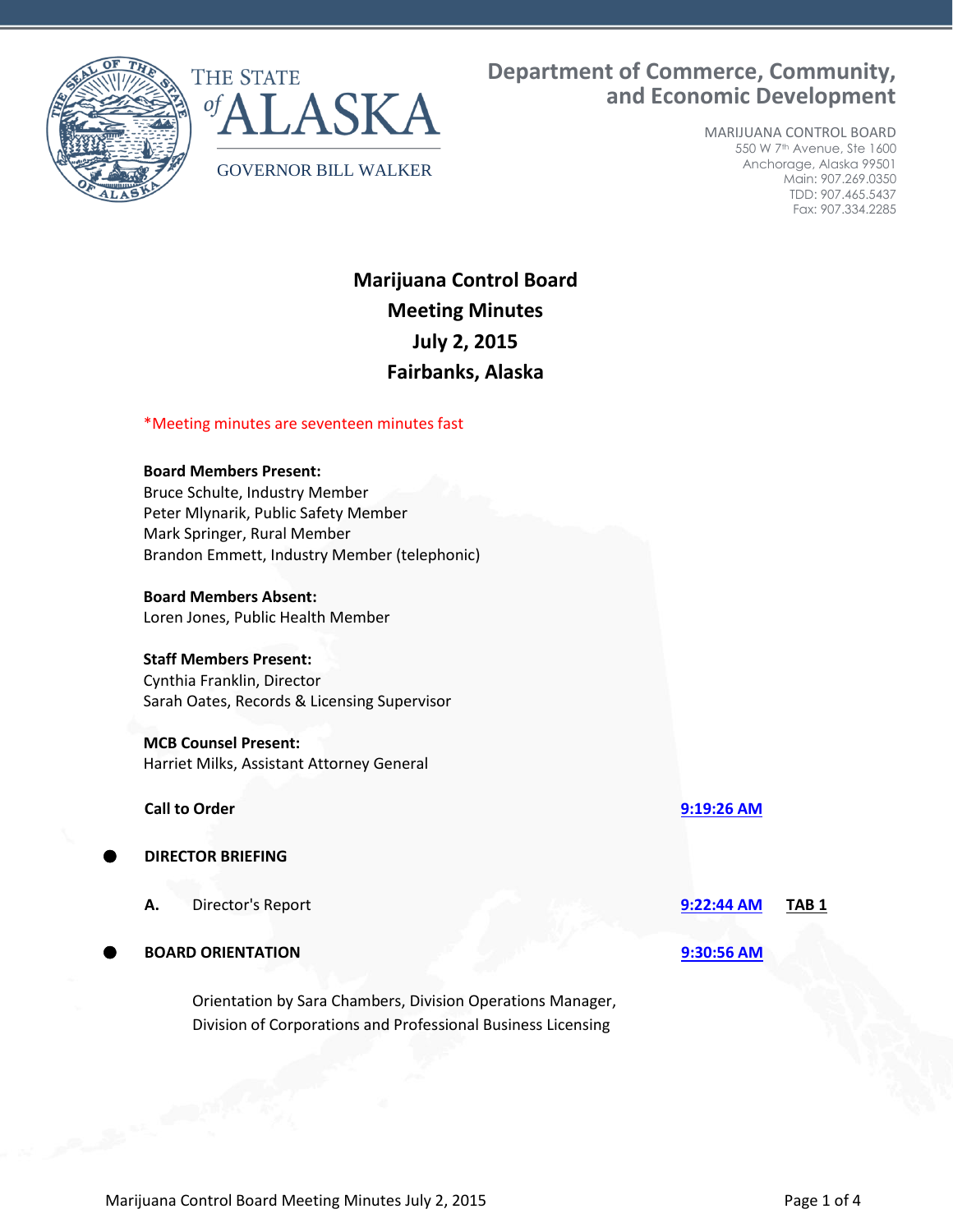### **PUBLIC TESTIMONY**

**A.** Period of time for public testimony on marijuana issues not on this agenda. Please phone 1-800-315-6338 code 69173#. **[9:55:23 AM](ftr://?location="ABC Board"?date="02-Jul-2015"?position="09:55:23"?Data="caa294a9")**

### **Testimony heard from:**

Sara Williams, Midnight Greenery Rocky Burns & Larry Stanford, Discreet Deliveries Michael Crites, Absolutely Chronic Delivery Company Tina Smith, marijuana user Anthony Olivieri, marijuana user Gerard Gahl, CRCL member and Fairbanks resident Rachel Lake, veteran wife and North Pole resident Dollynda Phelps, Alaska Green Resources founder, Nikiski resident David Pruhs, Fairbanks City Council David Sanden, Alaska Cannabis Project and Juneau resident Todd Sherwood, MOA Assistant Municipal Attorney Theresa Collins, Pot Luck Events David Straub, Alaska Precision Lab Lee Haywood, Mat-Su Valley resident Rhiannon Hill, southcentral Alaska resident Vic Chaobal, Anchorage attorney

**B.** Written Public Testimony **[10:49:09 AM](ftr://?location="ABC Board"?date="02-Jul-2015"?position="10:49:09"?Data="5b67c118") TAB 2**

#### **ADMINISTRATION**

**A.** Selection of Chairperson **[9:28:19 AM](ftr://?location="ABC Board"?date="02-Jul-2015"?position="09:28:19"?Data="a2ed645c")**

Mark Springer **motions to appoint Bruce Schulte as temporary chair for this meeting** Peter Mlynarik **seconds the motion Motion carries unanimously**

**B.** Statutory Needs **[10:52:29 AM](ftr://?location="ABC Board"?date="02-Jul-2015"?position="10:52:29"?Data="75ead78b")** 

Mark Springer **motions to have the Director inform the administration of the Board's desire to amend statute include the following: 1. Established villages in the definition of local government 2. Club licenses 3. Recalibration of criminal laws regarding marijuana 4. Bright line between personal vs. commercial cultivation**  Peter Mlynarik **seconds the motion Motion carries amended motion unanimously**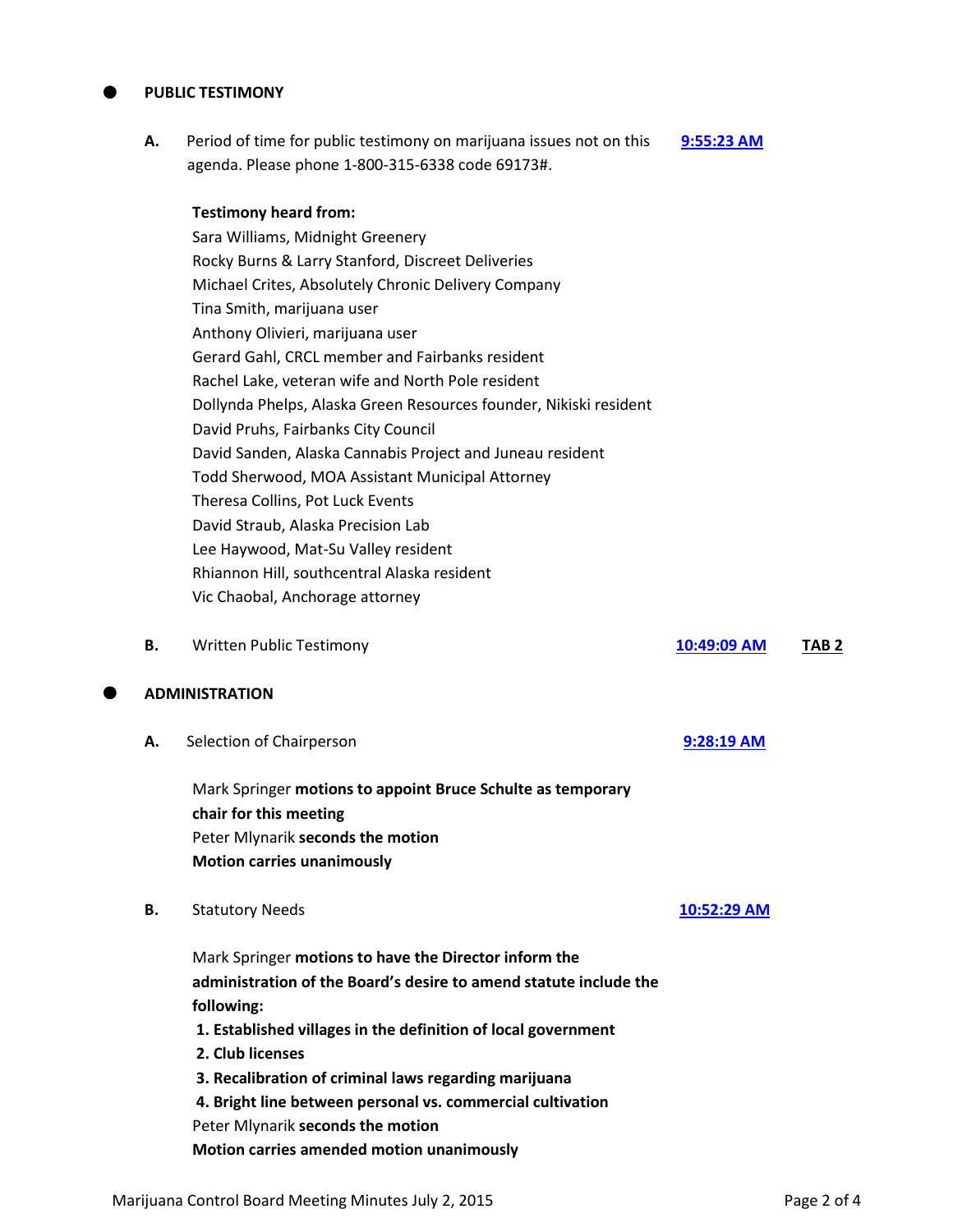|                         |                          | Peter Mlynarik motions to amend #3 of the original motion to<br>specifically ask the legislature to evaluate marijuana as a<br>controlled substance |             |                  |
|-------------------------|--------------------------|-----------------------------------------------------------------------------------------------------------------------------------------------------|-------------|------------------|
|                         |                          | Mark Springer seconds the motion                                                                                                                    |             |                  |
|                         |                          | <b>Motion carries unanimously</b>                                                                                                                   |             |                  |
| <b>REVISED TIMELINE</b> |                          |                                                                                                                                                     | 2:07:29 PM  | TAB <sub>3</sub> |
|                         |                          | <b>MARIJUANA ENFORCEMENT ACTIVITY</b>                                                                                                               |             |                  |
| Α.                      |                          | <b>Washington Trip Report</b>                                                                                                                       |             | <b>TAB4</b>      |
| В.                      |                          | Identification of Illegal Marijuana Establishments                                                                                                  | 2:25:44 PM  | TAB <sub>5</sub> |
|                         | Testimony received from: |                                                                                                                                                     |             |                  |
|                         |                          | Rocky Burns, Discreet Deliveries, owner                                                                                                             | 2:38:50 PM  |                  |
|                         |                          | Sarah Backlin, Northern Heights, manager                                                                                                            | 2:44:03 PM  |                  |
|                         |                          | <b>DRAFT REGULATIONS</b>                                                                                                                            |             |                  |
| А.                      |                          | <b>Regulations Process</b>                                                                                                                          | 2:21:16 PM  | TAB <sub>6</sub> |
| В.                      |                          | Set 1: Board-approved Draft Put Out for Public Comment                                                                                              |             | <b>TAB 7</b>     |
|                         |                          | 1. Public Comments Received                                                                                                                         |             | <b>TAB 8</b>     |
|                         | 2.                       | <b>Public Questions and Answers</b>                                                                                                                 |             | <b>TAB 9</b>     |
|                         | З.                       | <b>Legal Considerations</b>                                                                                                                         |             | <b>TAB 10</b>    |
|                         |                          | 4. Suggested Revisions to Set 1 (Definitions and Article 2:<br>Local Options)                                                                       | 12:04:22 PM | <b>TAB 11</b>    |
|                         |                          | Mark Springer motions to remove "established villages"                                                                                              |             |                  |
|                         |                          | from Article 2 and add a section "e" that addresses                                                                                                 |             |                  |
|                         |                          | personal use and possession                                                                                                                         |             |                  |
|                         |                          | Peter Mlynarik seconds the motion<br><b>Motion carries unanimously</b>                                                                              |             |                  |
|                         |                          | Mark Springer motions to remove "municipality" from                                                                                                 |             |                  |
|                         |                          | Article 2 and replace with "local government"                                                                                                       |             |                  |
|                         |                          | Peter Mlynarik seconds the motion                                                                                                                   |             |                  |
|                         |                          | <b>Motion carries unanimously</b>                                                                                                                   |             |                  |